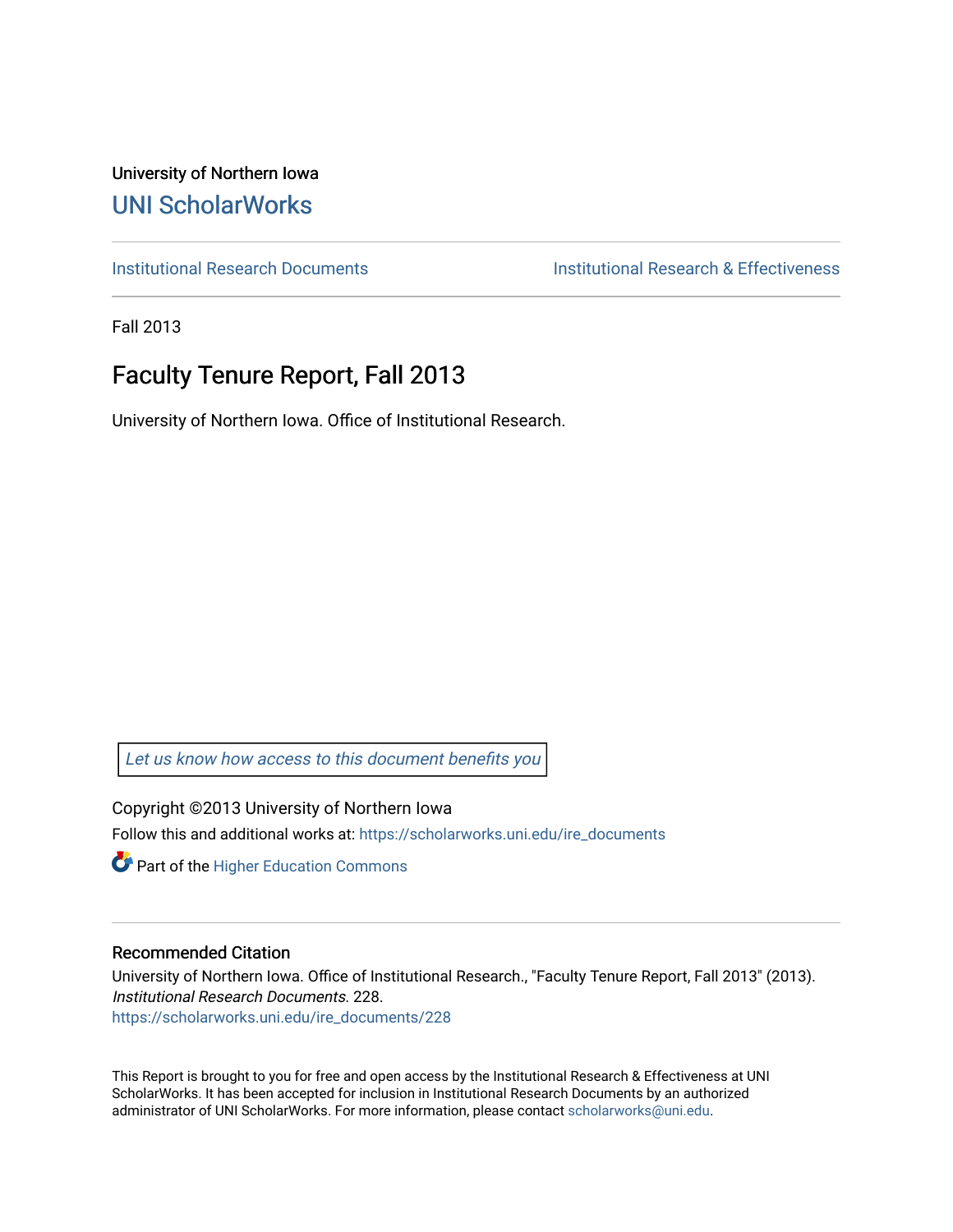### **Table 1**

### **Tenured Faculty and Non-Tenured Faculty on Tenure Track**

**University of Northern Iowa: Fall 2013**

|                                |    |           |               |          |           |            |               |          |        |   |              |    |           |           |               |           |       | % of                   | $%$ of  |
|--------------------------------|----|-----------|---------------|----------|-----------|------------|---------------|----------|--------|---|--------------|----|-----------|-----------|---------------|-----------|-------|------------------------|---------|
|                                |    |           | Assoc.        |          | Asst.     |            |               |          |        |   |              |    |           |           |               |           |       | <b>Tenure Eligible</b> | Total   |
| COLLEGE/DEPARTMENT             |    | Professor | Professor     |          | Professor | Instructor |               | Male     | Female |   | Minority     |    | Full-time | Part-time |               | Totals    |       | Faculty                | Faculty |
| <b>Business Administration</b> |    | NT        |               | N1       | NΊ        | N1         |               | N        | N1     |   | N.           |    | N1        | N         |               | <b>NT</b> | Other | Tenured                | Tenured |
| Accounting                     | 5  |           |               |          |           | 0          |               |          |        |   |              |    |           |           |               | 5         | 6     | 54.5                   | 35.3    |
| Economics                      | 5  | 0         | 6             | $\Omega$ |           | 0          | 9             | $\Omega$ |        | 3 | $\Omega$     |    |           | $\Omega$  |               |           |       | 91.7                   | 84.6    |
| Finance                        | 3  | $\Omega$  |               | 0        | 2         | 0          | $\mathcal{D}$ |          | 0      |   | 0            |    |           | 0         | $\mathcal{D}$ | 2         | -2    | 71.4                   | 55.6    |
| Management                     |    | 0         | $\mathcal{D}$ |          | 6         | 0          | 8             | 3        | 3      |   | з            |    | 6         | $\Omega$  | 12            | 6         | 8     | 66.7                   | 46.2    |
| Marketing                      | 2  | 0         | 4             | 0        | 0         | 0          | h             | $^{(1)}$ | 0      |   | $\mathbf{U}$ | 6  | $\Omega$  | $\Omega$  | 6             | 0         | 3     | 100.0                  | 66.7    |
| Other                          |    | 0         |               | 0        | 0         | 0          |               | $\Omega$ | 0      |   | 0            |    | 0         | 0         |               | 0         | 5     | 100.0                  | 16.7    |
| <b>College Total</b>           | 23 | 0         | 18            |          | 13        |            | 32            | 9        |        |   |              | 40 | 14        |           | 41            | 14        | 25    | 74.5                   | 17.5    |

|                                                         |    |           |              |        |              |              |          |            |    |      |    |        |   |          |    |           |          |           |     |        |          | % of            | $%$ of  |
|---------------------------------------------------------|----|-----------|--------------|--------|--------------|--------------|----------|------------|----|------|----|--------|---|----------|----|-----------|----------|-----------|-----|--------|----------|-----------------|---------|
|                                                         |    |           |              | Assoc. |              | Asst.        |          |            |    |      |    |        |   |          |    |           |          |           |     |        |          | Tenure Eligible | Total   |
| COLLEGE/DEPARTMENT                                      |    | Professor | Professor    |        |              | Professor    |          | Instructor |    | Male |    | Female |   | Minority |    | Full-time |          | Part-time |     | Totals |          | Faculty         | Faculty |
| Education                                               |    | NT        |              |        |              | N            |          |            |    |      |    | Νī     |   | N        |    |           |          | N١        |     | NT     | Other    | Tenured         | Tenured |
| Curriculum & Instruction                                | 6  |           | 13           |        |              | Δ.           | 3        |            | 8  |      | 15 | n      |   | з        | 18 | 6         | 6        | $\Omega$  | 24  | 6      | 12       | 80.0            | 57.1    |
| Educational Leadership, Counseling & Postsecondary Edu. | 3  |           |              |        | 0            |              | $\Omega$ |            | 6  |      |    |        |   | 0        | 5  |           |          | 0         |     |        | $\Omega$ | 77.8            | 77.8    |
| Educational Psychology & Foundations                    | 5  |           |              |        |              | $\mathbf{b}$ | $\Omega$ |            | 5  |      | 6  | 3      | 0 |          |    | 5         | $\Omega$ | $\Omega$  | 11  | 5      | 5        | 68.8            | 52.4    |
| School of Health, Physical Education & Leisure Services | 12 |           | 15           |        | <sup>o</sup> | 6            |          |            | 15 | З    | 13 |        | 3 | 0        | 24 | 6         | 4        | $\Omega$  | 28  | 6      | 20       | 82.4            | 51.9    |
| <b>Special Education</b>                                | 5  |           | З            |        | 0            |              |          |            | 3  |      | 6  |        |   | 0        | 9  | 0         | $\Omega$ | $\Omega$  | 9   |        | 8        | 100.0           | 52.9    |
| Teaching                                                | 2  |           | $\Omega$     |        | 6            | 4            | 20       |            | 8  |      | 20 | 9      | 0 | $\Omega$ | 26 | 9         | 2        | 0         | 28  | 9      | 6        | 75.7            | 65.1    |
| Other                                                   |    |           | <sup>0</sup> |        |              |              |          |            |    |      |    |        |   |          |    |           | 0        | $\Omega$  |     |        | $\Omega$ | 100.0           | 100.0   |
| <b>College Total</b>                                    | 34 |           | 39           |        | 10           | 21           | 25       |            | 45 |      | 62 | 22     |   |          | 94 | 28        | 14       | 0         | 108 | 28     | 51       | 79.4            | 57.8    |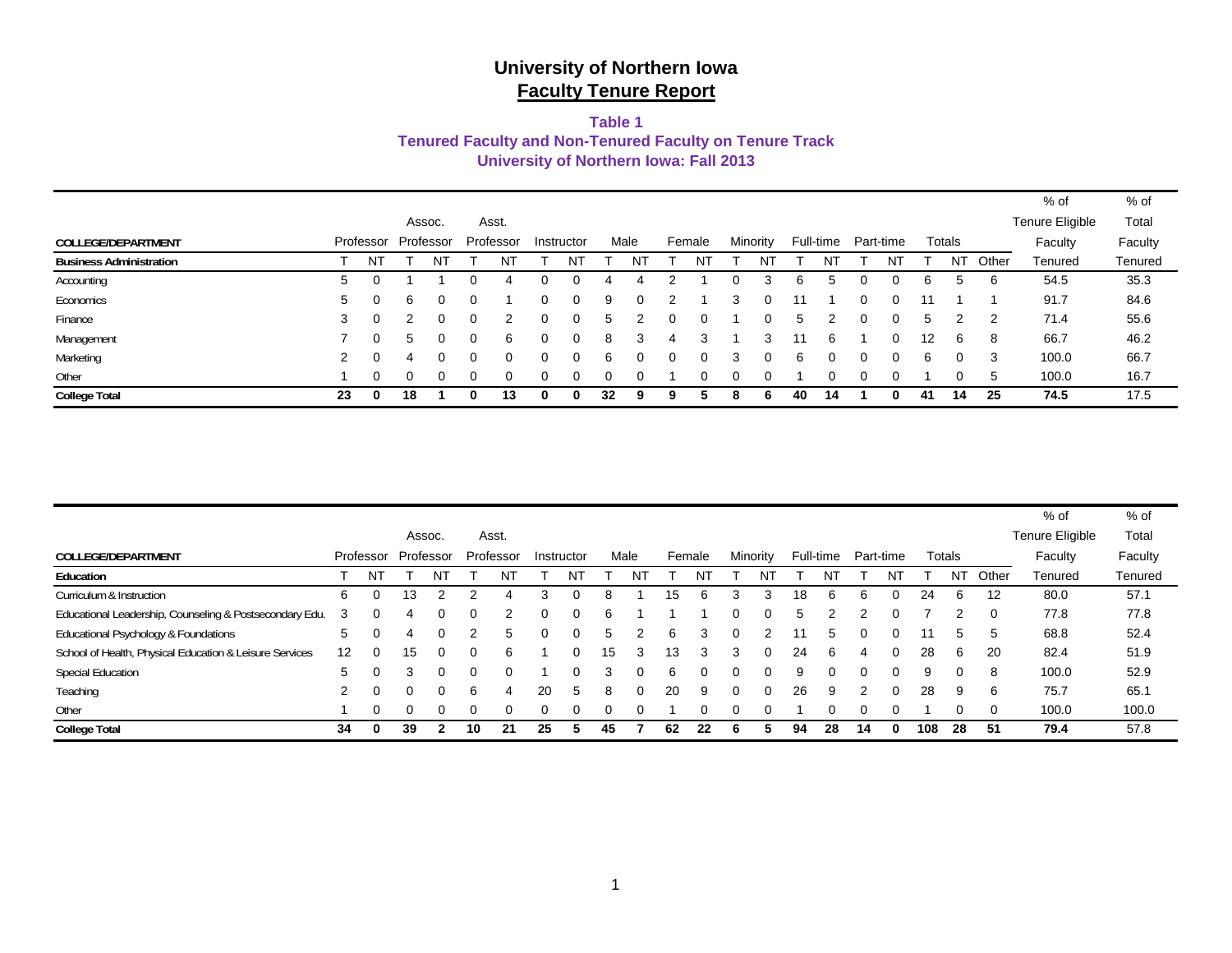#### **University of Northern Iowa: Fall 2013 Tenured Faculty and Non-Tenured Faculty on Tenure Track Table 1 (Cont.)**

|                                      |    |                |           |           |   |           |          |            |      |    |    |           |    |           |     |           |           |           |     |           |       | % of            | % of    |
|--------------------------------------|----|----------------|-----------|-----------|---|-----------|----------|------------|------|----|----|-----------|----|-----------|-----|-----------|-----------|-----------|-----|-----------|-------|-----------------|---------|
|                                      |    |                |           | Assoc.    |   | Asst.     |          |            |      |    |    |           |    |           |     |           |           |           |     |           |       | Tenure Eligible | Total   |
| COLLEGE/DEPARTMENT                   |    | Professor      | Professor |           |   | Professor |          | Instructor | Male |    |    | Female    |    | Minority  |     | Full-time | Part-time |           |     | Totals    |       | Faculty         | Faculty |
| Humanities, Arts and Sciences        |    | N <sub>T</sub> |           | <b>NT</b> |   | <b>NT</b> |          | <b>NT</b>  |      | NT |    | <b>NT</b> |    | <b>NT</b> |     | <b>NT</b> |           | <b>NT</b> |     | <b>NT</b> | Other | Tenured         | Tenured |
| Art                                  | 8  | 0              | 2         | $\Omega$  |   |           | 0        | $\Omega$   |      | 2  | 3  |           |    | ∩         | 10  |           | 0         | $\Omega$  | 10  |           | 4     | 71.4            | 55.6    |
| Biology                              | 10 | 0              | 8         | 0         |   |           | 0        |            | 15   |    | З  |           |    |           | 18  |           |           | 0         | 18  |           | 8     | 72.0            | 54.5    |
| Chemistry & Biochemistry             |    | 0              | 4         | 0         | 0 | 5         | 0        | 0          | 9    | 3  |    |           | 2  |           | 10  | 5         |           | 0         | 11  | 5         | 3     | 68.8            | 57.9    |
| Communication Sciences and Disorders | 3  | 0              | 3         |           | 0 |           |          |            |      |    |    |           |    |           | 6   |           |           |           | 6   |           | 9     | 75.0            | 35.3    |
| <b>Communication Studies</b>         | 9  | 0              | 11        |           |   | 3         |          |            | 6    | 3  | 14 |           | 5  |           | 16  |           |           |           | 20  |           | 16    | 83.3            | 50.0    |
| <b>Computer Science</b>              |    | 0              | 6         |           | 0 |           | 0        |            |      | 0  |    |           |    |           |     |           | 0         | 0         |     |           | 0     | 87.5            | 87.5    |
| Earth Science                        | 5  | $\Omega$       |           |           |   |           |          |            | 5    |    |    |           |    |           |     |           |           |           | 6   |           | 3     | 75.0            | 54.5    |
| Technology                           | 5  | $\Omega$       |           |           |   |           |          |            | 10   |    |    |           | 6  |           |     |           |           | 5         | 12  |           | 6     | 85.7            | 60.0    |
| Languages & Literatures              | 11 | 0              | 16        |           |   |           |          |            | 15   | 0  | 14 |           | 6  |           | 29  |           | 0         | $\Omega$  | 29  |           | 20    | 87.9            | 54.7    |
| Mathematics                          |    | 0              | 10        | $\Omega$  |   |           | 0        | $\Omega$   | 13   | 3  | 5  |           |    | ∩         | 17  |           |           | 0         | 18  |           | 8     | 72.0            | 54.5    |
| Philosophy & Religion                | 3  | 0              |           |           |   |           |          |            | 6    |    |    |           |    |           | 8   |           |           | 0         | 10  |           | 4     | 90.9            | 66.7    |
| Physics                              | 5  | 0              |           |           | 0 |           | $\Omega$ |            |      |    |    |           |    |           | 6   |           |           |           |     |           | 3     | 77.8            | 58.3    |
| School of Music                      | 14 | 0              | 11        |           | 0 | 8         |          |            | 17   |    | 9  |           | 2  |           | 26  |           | 0         | 0         | 26  | 8         | 18    | 76.5            | 50.0    |
| Theatre                              | 3  | 0              | 5         |           |   | 3         |          |            | 5    | 2  | З  |           |    |           | 8   | 3         |           |           | 8   |           | 5     | 72.7            | 50.0    |
| Other                                | 3  | $\Omega$       |           |           |   | 0         | 0        |            | 3    |    |    |           |    |           | З   |           |           |           |     |           | 0     | 100.0           | 100.0   |
| <b>College Total</b>                 | 94 | 0              | 94        |           | 2 | 51        | 2        |            | 129  | 29 | 63 | 29        | 36 | 6         | 180 | 53        | 12        | 5         | 192 | 52        | 107   | 78.7            | 54.7    |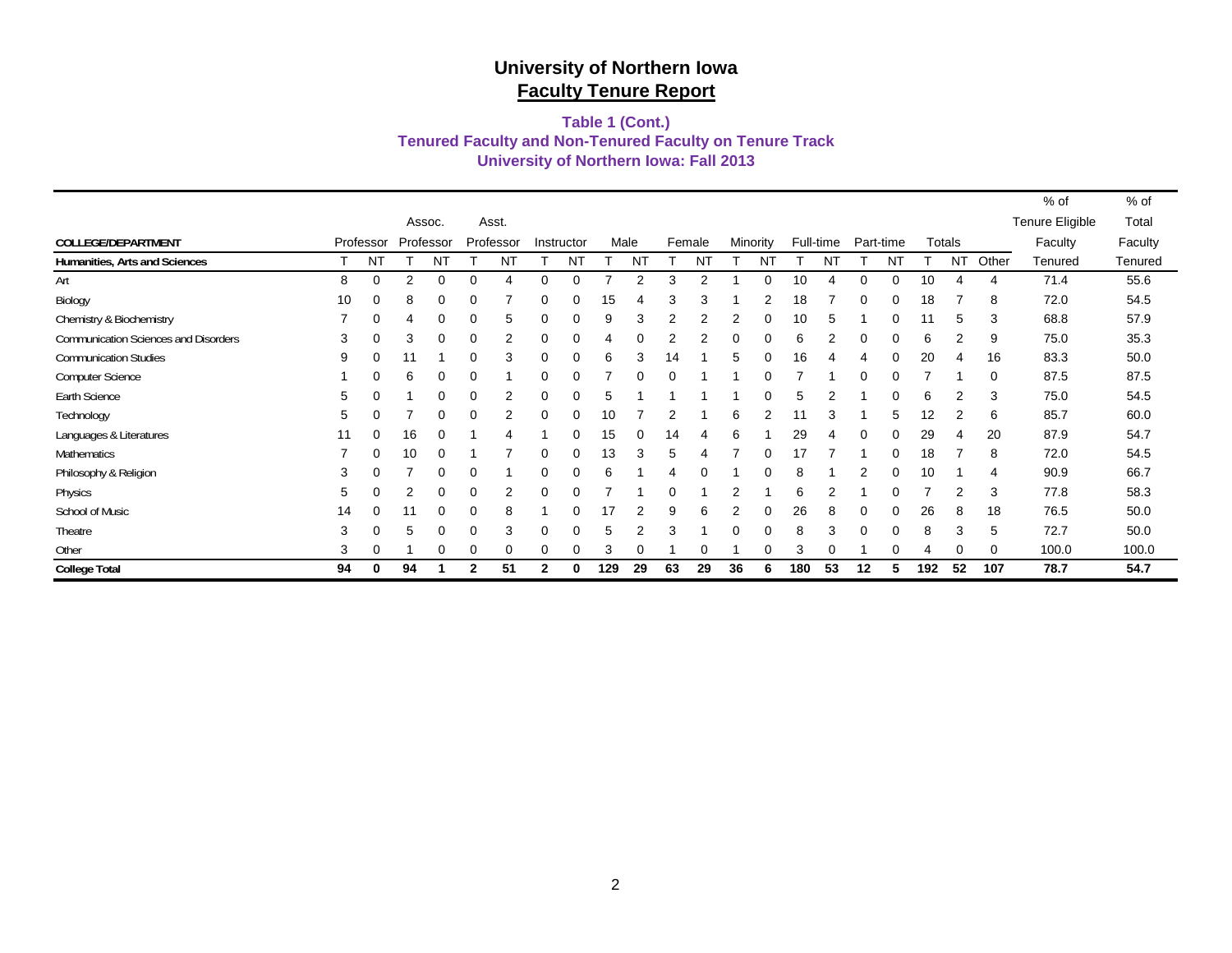#### **University of Northern Iowa: Fall 2013 Tenured Faculty and Non-Tenured Faculty on Tenure Track Table 1 (Cont.)**

|                                        |                      |           |    |           |          |           |          |            |    |      |    |        |          |          |    |           |          |           |    |           |          | % of            | $%$ of  |
|----------------------------------------|----------------------|-----------|----|-----------|----------|-----------|----------|------------|----|------|----|--------|----------|----------|----|-----------|----------|-----------|----|-----------|----------|-----------------|---------|
|                                        |                      |           |    | Assoc.    |          | Asst.     |          |            |    |      |    |        |          |          |    |           |          |           |    |           |          | Tenure Eligible | Total   |
| COLLEGE/DEPARTMENT                     |                      | Professor |    | Professor |          | Professor |          | Instructor |    | Male |    | Female | Minority |          |    | Full-time |          | Part-time |    | Totals    |          | Faculty         | Faculty |
| <b>Social and Behavioral Sciences</b>  |                      | NT        |    | ΝI        |          | NT        |          | ΝĪ         |    | ΝI   |    |        |          |          |    |           |          | ΝI        |    | <b>NT</b> | Other    | Tenured         | Tenured |
| Geography                              | 3                    | 0         | 4  | 0         | 0        |           | 0        | 0          | 6  |      |    |        |          |          |    |           | 0        |           |    |           | 3        | 77.8            | 58.3    |
| History                                | 11                   | $\Omega$  | 9  | 0         | 0        | 3         | 0        | $\Omega$   | 15 |      | 5  |        |          |          | 20 | 3         | 0        | 0         | 20 | 3         | -3       | 87.0            | 76.9    |
| <b>Political Science</b>               | $\overline{2}$       | $\Omega$  | 6  | 0         | 0        | 3         | 0        | 0          | 6  |      |    |        | 3        | 0        | 8  | 3         | 0        | 0         | 8  | 3         | 5        | 72.7            | 50.0    |
| Psychology                             | 10                   | $\Omega$  | 3  | 0         | $\Omega$ | 4         | 0        | $\Omega$   | 8  |      | 5. |        | 0        |          | 13 | 4         | $\Omega$ | $\Omega$  | 13 | 4         |          | 76.5            | 72.2    |
| School of Applied Human Sciences       | 2                    | $\Omega$  | 8  | $\Omega$  | 0        | 2         | 0        |            | 5  |      | 5  | າ      | 2        | $\Omega$ | 10 | 3         | $\Omega$ | 0         | 10 | 3         | 10       | 76.9            | 43.5    |
| Social Work                            | 5                    | $\Omega$  | 5  |           | 0        | 2         | 0        | $\Omega$   | 4  |      | 6  | 2      |          | 2        | 9  | 3         |          | 0         | 10 | 3         | 3        | 76.9            | 62.5    |
| Sociology, Anthropology, & Criminology | 6                    | $\Omega$  | 9  | 0         | 0        | 4         | 0        | 0          | 8  | 2    |    | 2      | 2        | 0        | 14 | 4         |          | 0         | 15 | 4         | 3        | 78.9            | 68.2    |
| Other                                  | $\mathbf{2}^{\circ}$ | $\Omega$  |    | 0         | $\Omega$ | 0         | $\Omega$ | $\Omega$   |    | 0    |    |        |          |          | 4  |           | $\Omega$ | $\Omega$  | 4  | $\Omega$  | $\Omega$ | 100.0           | 100.0   |
| <b>College Total</b>                   | 41                   | 0         | 46 |           | 0        | 20        | 0        |            | 54 | 8    | 33 | 14     | 10       | 5        | 85 | 22        |          | 0         | 87 | 22        | 28       | 79.8            | 63.5    |

|                  |     |          |                     |          |    |           |            |    |      |              |        |    |          |              |     |           |           |    |     |           |       | % of            | % of    |
|------------------|-----|----------|---------------------|----------|----|-----------|------------|----|------|--------------|--------|----|----------|--------------|-----|-----------|-----------|----|-----|-----------|-------|-----------------|---------|
|                  |     |          | Assoc.              |          |    | Asst.     |            |    |      |              |        |    |          |              |     |           |           |    |     |           |       | Tenure Eligible | Total   |
|                  |     |          | Professor Professor |          |    | Professor | Instructor |    | Male |              | Female |    |          | Minority     |     | Full-time | Part-time |    |     | Totals    |       | Faculty         | Faculty |
|                  |     | NT       |                     | ΝI       |    | NT        |            | N٦ |      |              |        | NT |          | NT           |     | NT        |           | NT |     | <b>NT</b> | Other | Tenured         | Tenured |
| Library          |     | $\Omega$ | 12                  |          |    | 3         | 0          |    |      |              |        |    | $\Omega$ | 0            | 13  |           |           |    | 14  |           |       | 82.4            | 77.8    |
| Other            | 3   |          | 4                   | $\Omega$ |    | 0         | 0          | 0  | 4    | 0            | 4      | 0  | 0        | 0            | 8   | 0         | 0         |    | 8   | 0         | -20   | 100.0           | 28.6    |
| Total            | 5.  | 0        | 16                  | 0        |    | з         | 0          | 0  | -11  | <sup>0</sup> | 11     |    | 0        | <sup>0</sup> | 21  |           |           | 0  | 22  | 3         | -21   | 88.0            | 47.8    |
|                  |     |          |                     |          |    |           |            |    |      |              |        |    |          |              |     |           |           |    |     |           |       |                 |         |
| UNIVERSITY TOTAL | 197 | 0        | 213                 | b.       | 13 | 108       | 27         | 6. | 271  | 53           | 178    | 73 | 60       | 22           | 420 | 120       | 30        |    | 450 | 119       | 232   | 79.1            | 56.2    |

Report Prepared by CIO's Office and Institutional Research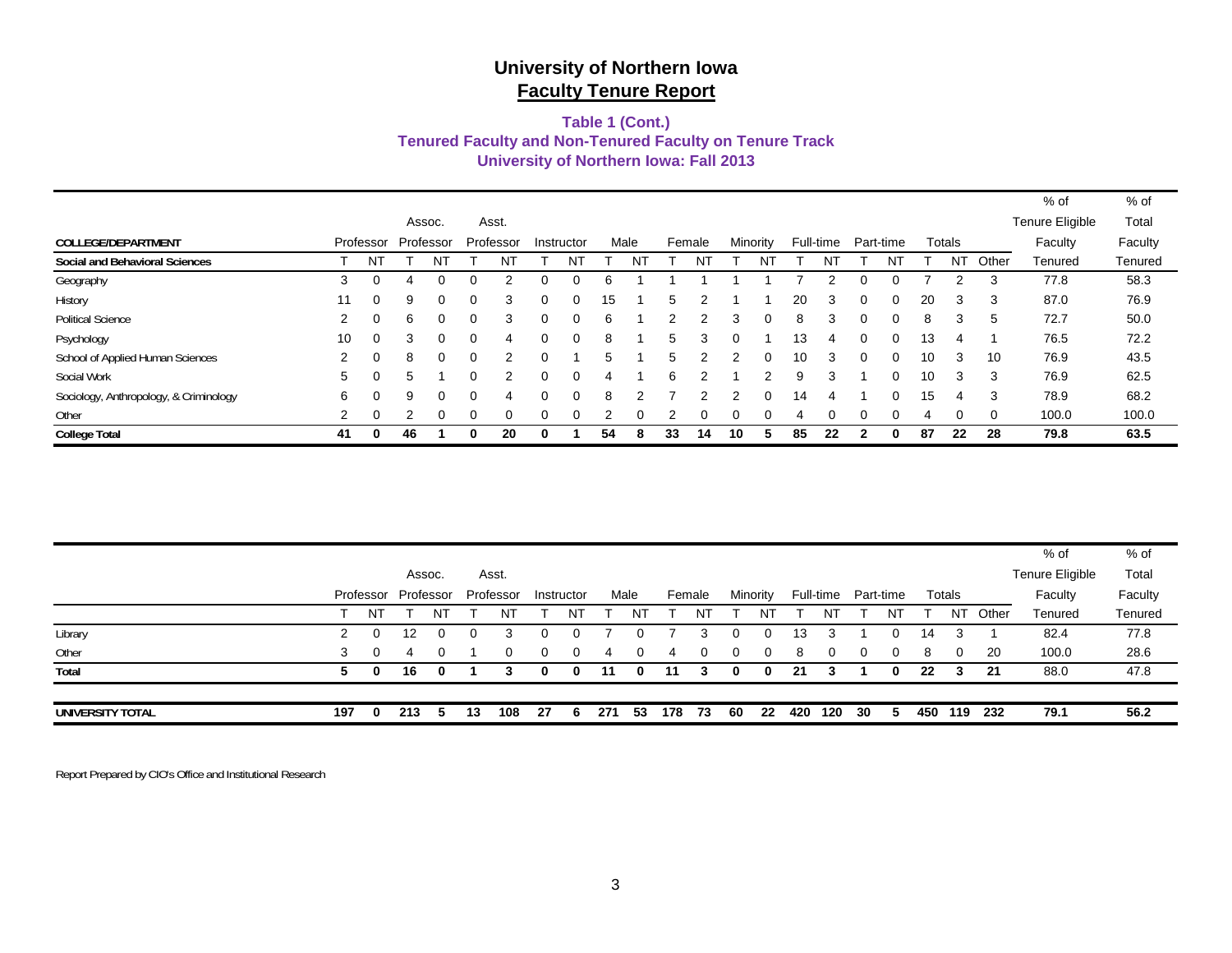### **University of Northern Iowa: Fall 2013 Table 2Faculty Not on Tenure Track**

|                                |           |           | Other      |      |        |          |           |           |       |
|--------------------------------|-----------|-----------|------------|------|--------|----------|-----------|-----------|-------|
| COLLEGE/DEPARTMENT             | Adjunct/  | Visiting/ | Non-Tenure |      |        |          |           |           |       |
| <b>Business Administration</b> | Temporary | Term      | Track      | Male | Female | Minority | Full-time | Part-time | Total |
| Accounting                     |           |           | 0          | 4    |        |          |           |           |       |
| Economics                      |           |           | 0          |      |        |          |           |           |       |
| Finance                        |           |           | 0          | 0    |        |          |           |           |       |
| Management                     |           |           | 0          | 5    | З      |          |           | :5        |       |
| Marketing                      |           |           | 0          |      |        |          |           |           |       |
| Other                          |           |           |            |      |        |          |           |           |       |
| <b>College Total</b>           | 15        | 10        | U          | 12   | 13     |          | 10        | 15        | 25    |

|                                                         |           |           | Other      |      |        |          |           |           |       |
|---------------------------------------------------------|-----------|-----------|------------|------|--------|----------|-----------|-----------|-------|
| COLLEGE/DEPARTMENT                                      | Adjunct/  | Visiting/ | Non-Tenure |      |        |          |           |           |       |
| Education                                               | Temporary | Term      | Track      | Male | Female | Minority | Full-time | Part-time | Total |
| Curriculum & Instruction                                |           | G         |            |      | 8      | З        | ≎         |           | 12    |
| Educational Leadership, Counseling & Postsecondary      |           | O         |            |      | 0      | 0        |           |           |       |
| Educational Psychology & Foundations                    |           | 0         | O          |      |        | $\Omega$ | O         |           |       |
| School of Health, Physical Education & Leisure Services | 13        |           |            |      | 11     |          | 8         | 12        | 20    |
| <b>Special Education</b>                                |           | 0         |            |      |        |          |           |           |       |
| Teaching                                                |           |           |            |      |        |          | 4         |           |       |
| <b>College Total</b>                                    | 35        | 16        | 0          | 19   | 32     | 6        | 18        | 33        | 51    |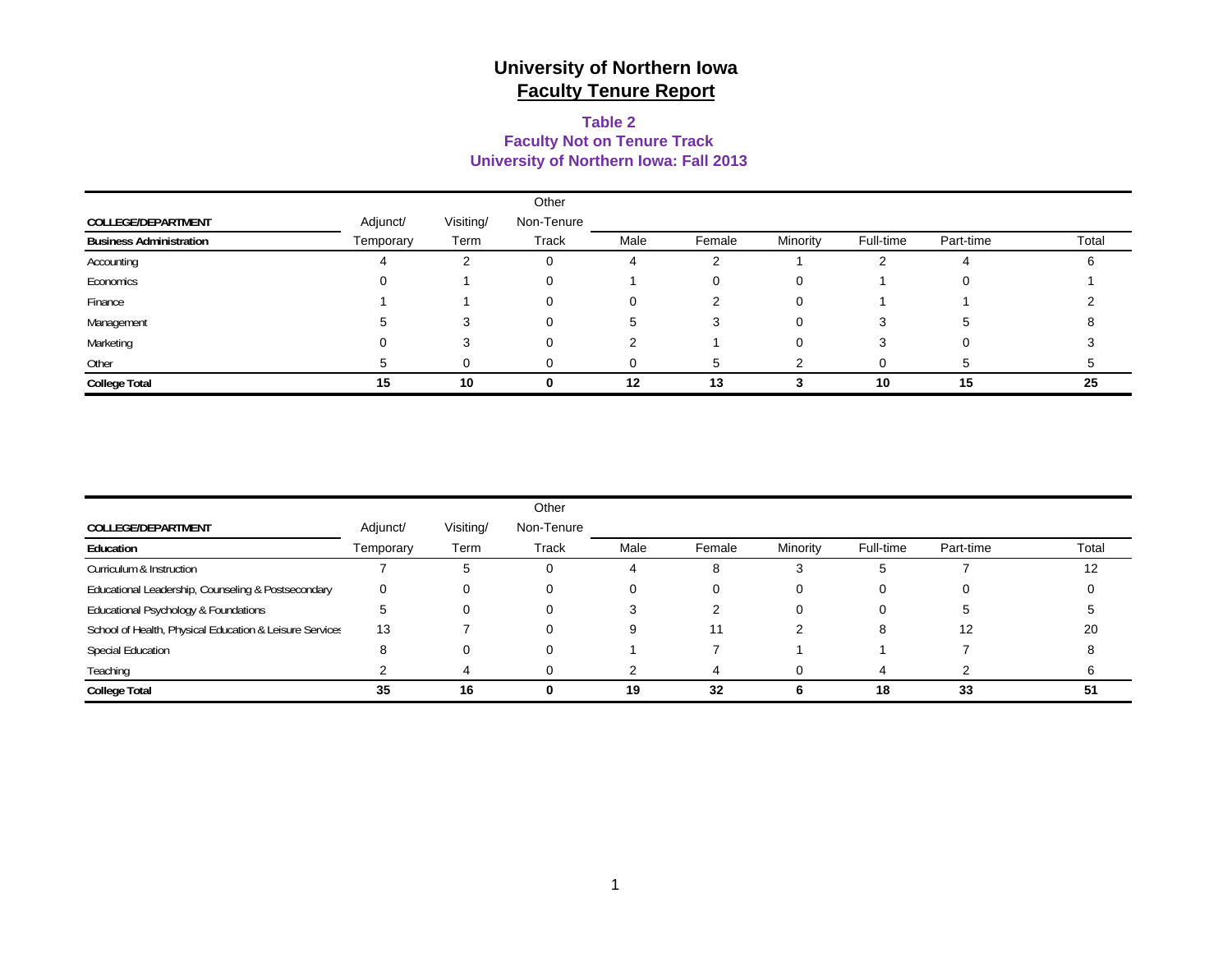#### **University of Northern Iowa: Fall 2013 Faculty Not on Tenure Track Table 2 (Cont.)**

|                                      |           |           | Other       |                |          |                |                |           |       |
|--------------------------------------|-----------|-----------|-------------|----------------|----------|----------------|----------------|-----------|-------|
| COLLEGE/DEPARTMENT                   | Adjunct/  | Visiting/ | Non-Tenure  |                |          |                |                |           |       |
| Humanities, Arts and Sciences        | Temporary | Term      | Track       | Male           | Female   | Minority       | Full-time      | Part-time | Total |
| Art                                  | Δ         | $\Omega$  | $\mathbf 0$ |                | 3        |                | $\overline{2}$ | 2         | Δ     |
| Biology                              | 6         | 2         | 0           | 2              | 6        |                | 3              |           |       |
| Chemistry & Biochemistry             | 3         | ∩         | $\Omega$    | $\Omega$       | З        |                |                |           |       |
| Communication Sciences and Disorders | 8         |           | 0           | 0              | 9        | 0              | 3              | h         |       |
| <b>Communication Studies</b>         | 12        |           | 0           | 6              | 10       | 2              | 8              |           | 16    |
| Computer Science                     | $\Omega$  |           | 0           | $\Omega$       | $\Omega$ | 0              | 0              |           |       |
| Earth Science                        | 2         |           | 0           | 3              | $\Omega$ | 0              |                | 2         |       |
| Technology                           | 6         |           | 0           | 5              |          |                |                | 5         |       |
| Languages & Literatures              | 20        |           | 0           | 6              | 14       | 5              |                | 16        | 20    |
| Mathematics                          | 8         |           | 0           | 3              | 5        | 0              | 0              | 8         |       |
| Philosophy & Religion                |           | $\Omega$  | 0           | 2              | 2        | 0              | 0              |           |       |
| Physics                              | 3         |           | 0           | $\overline{2}$ |          |                | 0              | 3         |       |
| School of Music                      | 16        | 2         | 0           | 12             | 6        | $\overline{2}$ | 6              | 12        | 18    |
| Theatre                              | 5         |           | $\Omega$    |                |          | O              | 0              | 5         |       |
| Other                                | U         | 0         | 0           | 0              | $\Omega$ | 0              | 0              | 0         | 0     |
| <b>College Total</b>                 | 97        | 10        | $\mathbf 0$ | 43             | 64       | 14             | 30             | 77        | 107   |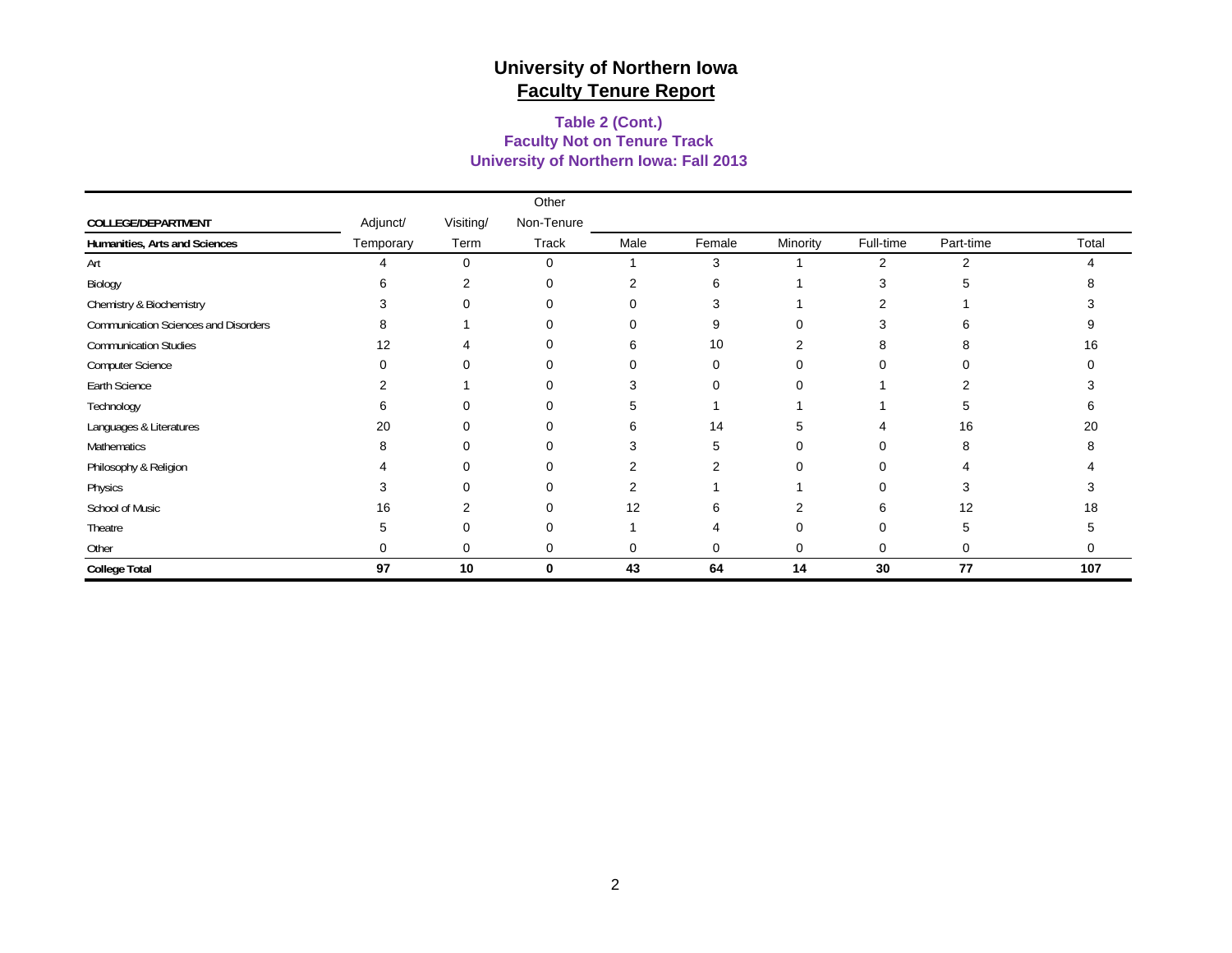#### **Faculty Not on Tenure Track Table 2 (Cont.) University of Northern Iowa: Fall 2013**

|                                        |           |           | Other        |      |        |          |           |           |       |
|----------------------------------------|-----------|-----------|--------------|------|--------|----------|-----------|-----------|-------|
| COLLEGE/DEPARTMENT                     | Adjunct/  | Visiting/ | Non-Tenure   |      |        |          |           |           |       |
| Social and Behavioral Sciences         | Temporary | Term      | <b>Track</b> | Male | Female | Minority | Full-time | Part-time | Total |
| Geography                              |           | $\Omega$  |              | З    |        |          |           |           |       |
| History                                |           |           | 0            | っ    |        |          |           |           |       |
| <b>Political Science</b>               |           |           |              |      |        |          |           |           |       |
| Psychology                             |           | 0         | 0            | 0    |        |          | 0         |           |       |
| School of Applied Human Sciences       |           |           | 0            | 0    | 10     | 0        |           | 9         | 10    |
| Social Work                            |           | ∩         | 0            |      |        |          | 0         |           |       |
| Sociology, Anthropology, & Criminology |           | $\Omega$  | ∩            |      |        |          |           |           |       |
| Other                                  |           | 0         |              | 0    | 0      |          |           |           |       |
| <b>College Total</b>                   | 27        |           |              | 12   | 16     |          |           | 26        | 28    |

|                  |           |           | Other      |      |        |          |           |           |       |
|------------------|-----------|-----------|------------|------|--------|----------|-----------|-----------|-------|
|                  | Adjunct/  | Visiting/ | Non-Tenure |      |        |          |           |           |       |
|                  | Temporary | Term      | Track      | Male | Female | Minority | Full-time | Part-time | Total |
| Library          |           |           | 0          |      |        |          | $\Omega$  |           |       |
| Other            | 20        |           |            |      | o      |          |           | 19        | 20    |
| Total            | 21        |           | ŋ          | 12   | q      |          |           | 20        | 21    |
|                  |           |           |            |      |        |          |           |           |       |
| UNIVERSITY TOTAL | 195       | 37        | 0          | 98   | 134    | 24       | -61       | 171       | 232   |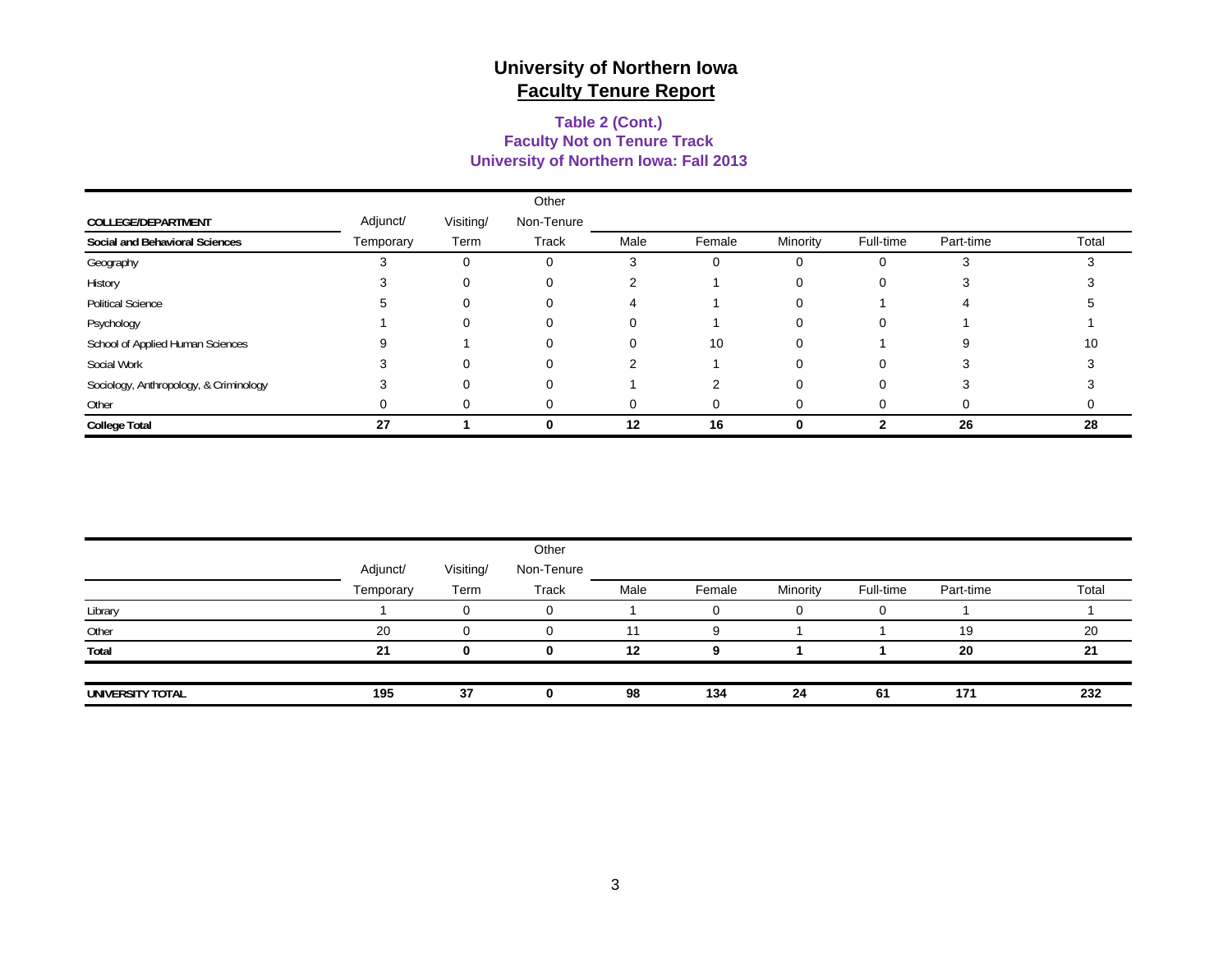#### **Table 3 Faculty by Tenure Status and Rank University of Northern Iowa: Fall 2013**

|                            |         |              |           |                     |       |       | %         | %       |
|----------------------------|---------|--------------|-----------|---------------------|-------|-------|-----------|---------|
|                            |         | On           |           | Not on Tenure Track |       |       | Tenured   | Tenured |
|                            |         | Tenure       | Adjunct/  | Visiting/           |       |       | of Tenure | of All  |
| <b>Faculty Rank</b>        | Tenured | <b>Track</b> | Temporary | Term                | Other | Total | Eligible  | Faculty |
| Professor                  | 197     | 0            |           | 0                   | 0     | 198   | 100.0     | 99.5    |
| Associate Professor        | 213     | 5            | 2         | $\mathbf 0$         | 0     | 220   | 97.7      | 96.8    |
| <b>Assistant Professor</b> | 13      | 108          |           | 0                   | 0     | 122   | 10.7      | 10.7    |
| Instructor                 | 27      | 6            | 189       | 19                  | 17    | 258   | 81.8      | 10.5    |
| Lecturer/Other             | 0       | 0            | 3         | $\mathbf 0$         | 0     | 3     | 0.0       | 0.0     |
|                            |         |              |           |                     |       |       |           |         |
| <b>University Total</b>    | 450     | 119          | 196       | 19                  | 17    | 801   | 79.1      | 56.2    |

\*Non-tenure track faculty are not eligible for consideration for the award of tenure. An appointment can be made for either a full-time

or part-time workload and for a fixed term or terms. The faculty rank is normally an instructor.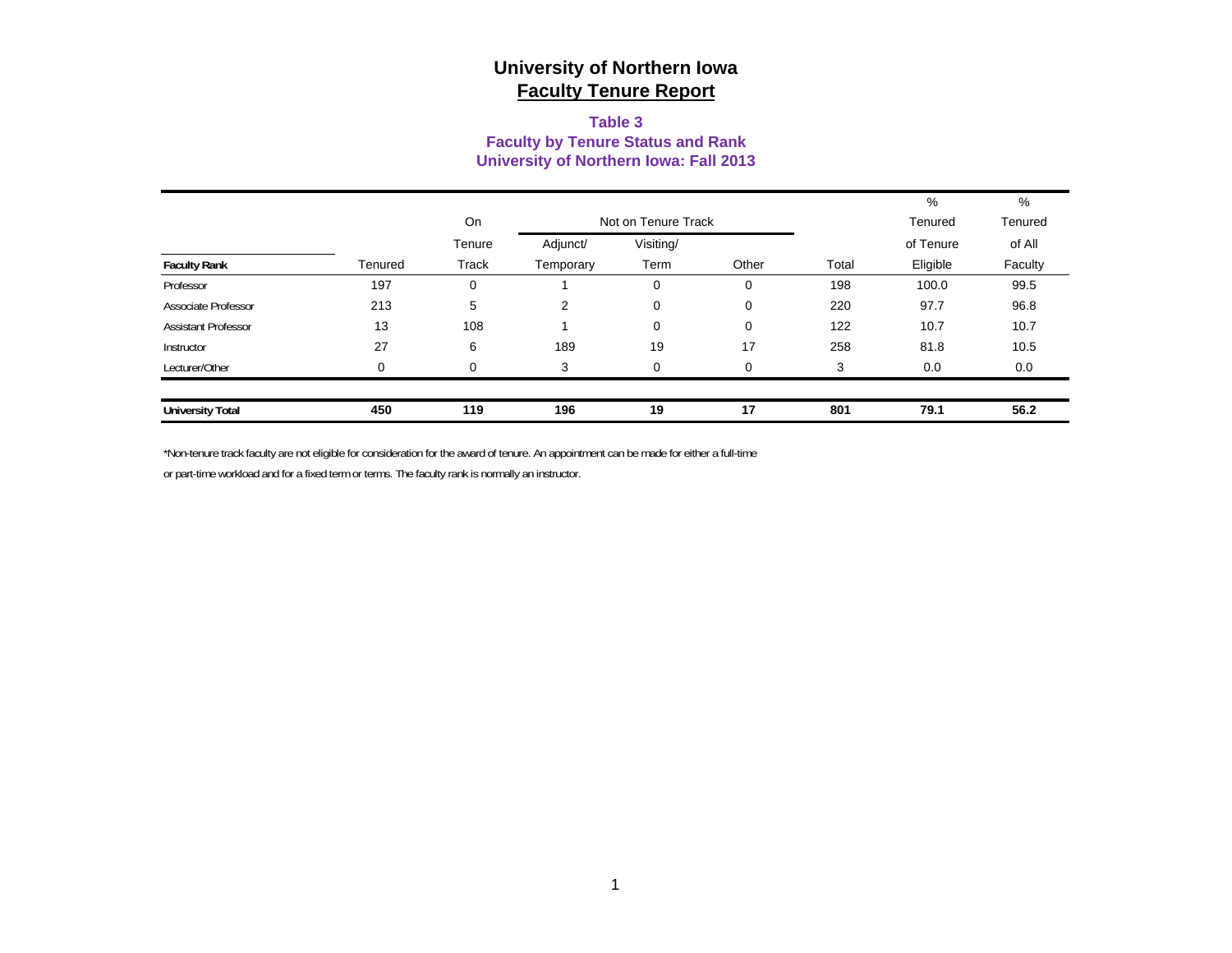#### **Table 4**

### **Faculty by Gender and Ethnic Group University of Northern Iowa: Fall 2013**

|                                        | American Indian |       | Black/African | Hispanic/ | Native Hawaiian/       | Two or More Races        | White or  |
|----------------------------------------|-----------------|-------|---------------|-----------|------------------------|--------------------------|-----------|
| <b>Faculty Gender and Ethnic Group</b> | Alaska Native   | Asian | American      | Latino    | Other Pacific Islander | (Not Hispanic or Latino) | Caucasian |
| Male                                   |                 | 30    |               | 10        |                        |                          | 360       |
| Female                                 |                 | 23    |               | 10        |                        |                          | 336       |
| <b>University Total</b>                |                 | 53    | 22            | 20        |                        |                          | 696       |